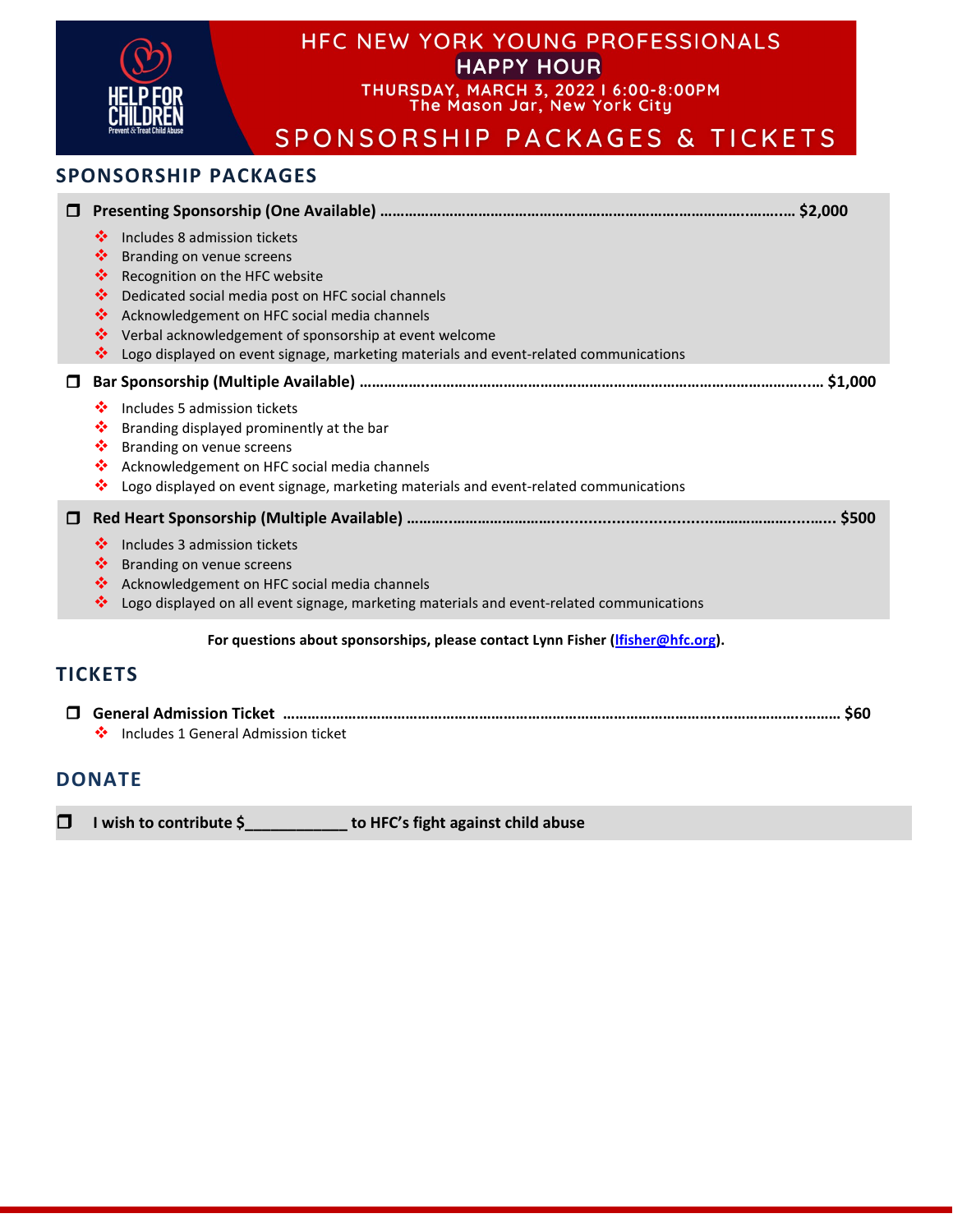

## HFC NEW YORK YOUNG PROFESSIONALS HAPPY HOUR

THURSDAY, MARCH 3, 2022 | 6:00-8:00PM<br>The Mason Jar, New York City

# SPONSORSHIP PACKAGES & TICKETS

| <b>REGISTRATION INFORMATION</b>                                                                                                                                                                                                                             |  |
|-------------------------------------------------------------------------------------------------------------------------------------------------------------------------------------------------------------------------------------------------------------|--|
| To register and pay online, go to http://www.hfc.org/ny/events/new-york-young-professionals-fall-event/                                                                                                                                                     |  |
| <b>OR</b>                                                                                                                                                                                                                                                   |  |
| Call or email the registration form to us at:<br>ATTN: Lynn Fisher<br>Email: LFisher@hfc.org<br>Help for Children<br>Phone: (212) 991-9600 Ext. 345<br>106 W. 32 <sup>nd</sup> St, 2 <sup>nd</sup> Floor<br>New York, NY 10001                              |  |
| <b>CONTACT INFORMATION</b>                                                                                                                                                                                                                                  |  |
| <b>PAYMENT INFORMATION</b>                                                                                                                                                                                                                                  |  |
| Total Amount \$ ________________ □ Personal Contribution OR □ Corporate Contribution                                                                                                                                                                        |  |
| $\Box$ Check enclosed, payable to Help For Children OR $\Box$ Please charge to my:                                                                                                                                                                          |  |
| $\Box$ Visa<br>$\Box$ MasterCard $\Box$ American Express $\Box$ Discover                                                                                                                                                                                    |  |
|                                                                                                                                                                                                                                                             |  |
| We recognize our donors in a variety of online and printed materials, including annual reports,<br>event signage, and the website. Please let us know how you would like to be recognized in<br>these materials or if you would prefer to remain anonymous. |  |
| $\Box$ Please list me as: $\Box$ I/We would prefer to remain anonymous                                                                                                                                                                                      |  |